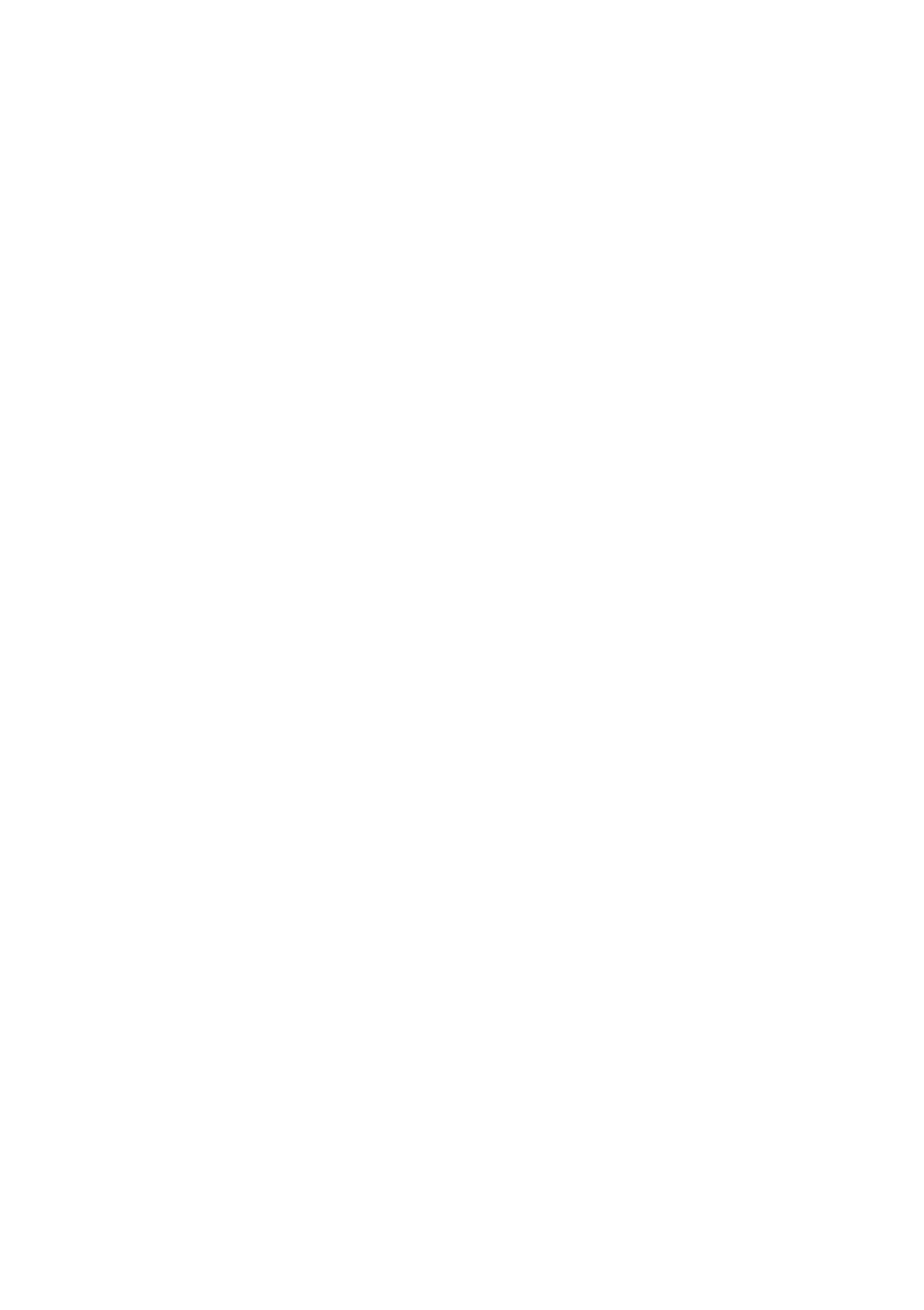## **RENHOLD PARISH COUNCIL: ANNUAL REPORT 2010-2011**

## **Chairman's Report**

The Annual Report of which this is a summary is the second produced in the new format by Renhold Parish Council.

The Parish Council seeks to work efficiently and to give residents of the Parish every opportunity to contribute to its meetings. It therefore utilises committees and working groups to deal effectively with the Council's business and to decongest the agenda for full meetings. During 2010/11 the Parish Council met 9 times, the Finance Committee 6 times, the Highways Committee twice, and there were occasional informal meetings when the deadline on a planning application required a response before the next formal meeting. In addition, an Employment Working Group met as necessary to review the Parish Council's responsibilities as an employer. During the year the Parish Council reviewed and published its Standing Orders.

In addition to dealing with over 20 planning applications, where we are not always in agreement with the Borough Council's decisions, matters relating to highways and traffic have continued to occupy much of the Parish Council's time. Speeding traffic was confirmed as a real problem through use of the SID machine and as a result the Police now bring the mobile speed camera to Renhold from time to time. The TRO continues to be ignored by motorists and the Hookhams Lane weight restriction is ignored by HGV drivers, and there is no enforcement of either by the authorities. Parking outside Renhold Lower School is getting worse, and although the Borough Council has introduced an extended zig-zag outside the school and H-bars across residents' driveways there appears to be no early solution in prospect. The Parish Council will keep trying to resolve all of these issues, which appear to be the primary concerns of residents.

Through careful monitoring and control of the Parish Council's finances, including challenging requests for grant assistance and offering advice, the precept was again reduced in 2010/11, to £18,000. Councillors recognise that a further reduction is possible, once the uncertainties of election costs and possible devolved responsibilities from the Borough Council are known.

Thanks are due to the Parish Councillors who served during 2010/11, and also to our Clerk, Mrs Lizzie Barnicoat. The Councillors are all volunteers and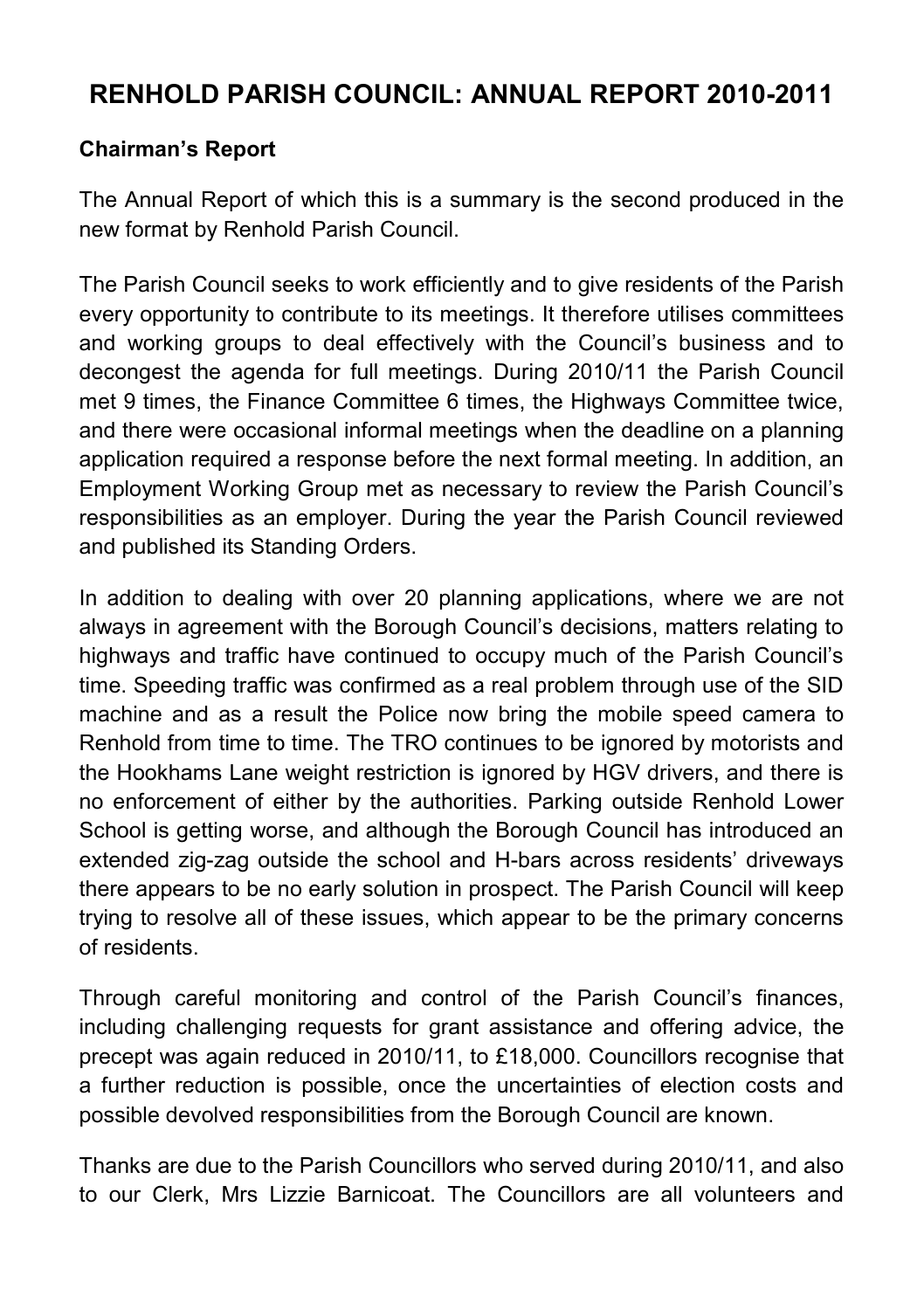receive no payment for their work for the benefit of the residents of Renhold. They are committed to their responsibilities, and have a concern for the environment they live in. Particular thanks are due to Ernie Stewardson, who as our Chairman devoted countless hours to the needs of the Parish and started the process of modernising the Parish Council and the way it works. Mr Stewardson resigned in July, to be replaced as Chairman by Ian Slater in the same month, and as a Councillor by Ian McDougall in November. The names and contact details for Parish Councillors appear at the end of the Annual Report.

Our Clerk has continued the 'modernisation' of the Parish Council, pointing us in the right direction and ensuring that we put in place documents that provide information for residents on both the Parish Council and the Parish. The website has been developed to facilitate access to Parish Council documents as part of this work, and Councillors have had the opportunity of training so that they may help in this work.

The list of thanks continues with Carol Ellis, our Ward Councillor. Carol has worked ceaselessly at the Borough Council on our behalf, and has provided us with advice and guidance especially with regards to funding opportunities. Most recently she purchased a Police-approved speed gun, which we hope will soon be in use in Renhold. Mention must also be made of our Police contingent, PC Kerry Jones and PCSO Paul Jones; we recognise that they have a large area to cover, but feel that they do give their attention to issues we bring to them and provide us with sound advice on the ways forward.

And finally, thanks are due to the residents of Renhold. You have made an increased contribution to meetings, kept us on our toes, encouraged us to make those difficult decisions, and, when it has been necessary, have supported the Parish Council in its endeavours to make Renhold an even better and safer place in which to live.

Ian Slater Chairman, Renhold Parish Council May 2011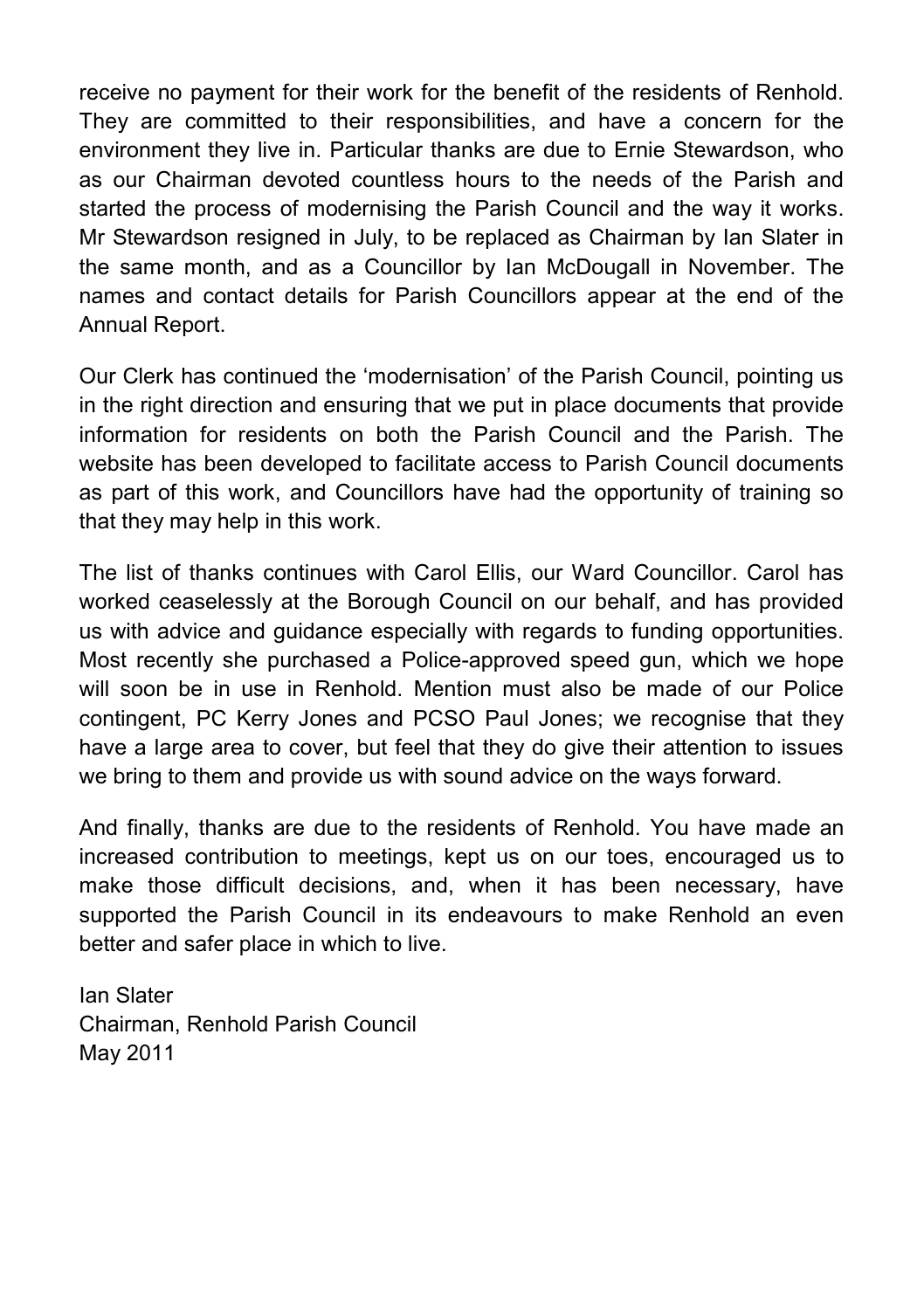## **RENHOLD PARISH COUNCIL ANNUAL REPORT 2010-2011**

#### **Parish Welfare**

Renhold is a long established parish, but the village is under increased pressure from Bedford, in the form of the new estates off Norse Road and from traffic using the village roads to avoid congestion in the town. Where these influences combine, for example at the school, the problems are ongoing and increasing. The Parish Council is continuing to work with the school and the Borough Council to improve the traffic situation in Church End. We also work with the Borough Council and Police in respect of speeding traffic and ensuring our roads and footpaths are maintained to a level reflecting the traffic volumes they suffer. Recent use of the Borough Council's pothole hotline has seen an improvement in the speed with which potholes are repaired. We also work with the Borough Council in respect of the environment generally, and organise two or three litter picks each year when we try to remove the litter and fly-tipped rubbish from every road in the village: the village now has Street Champions in most roads, who organise litter picks regularly. In respect of the Norse Road estates, we work with the Borough Council and the developers to provide notice boards and litter bins, and to address those issues that inevitably follow a major development, in particular the lack of ongoing maintenance of roads, footpaths, open spaces and landscaping. Following adoption, these matters become the responsibility of the Borough Council.

The remainder of this report will follow the topics that appear on the Parish Council's agenda on a month-to-month basis, which therefore occupy the majority of the Council's time.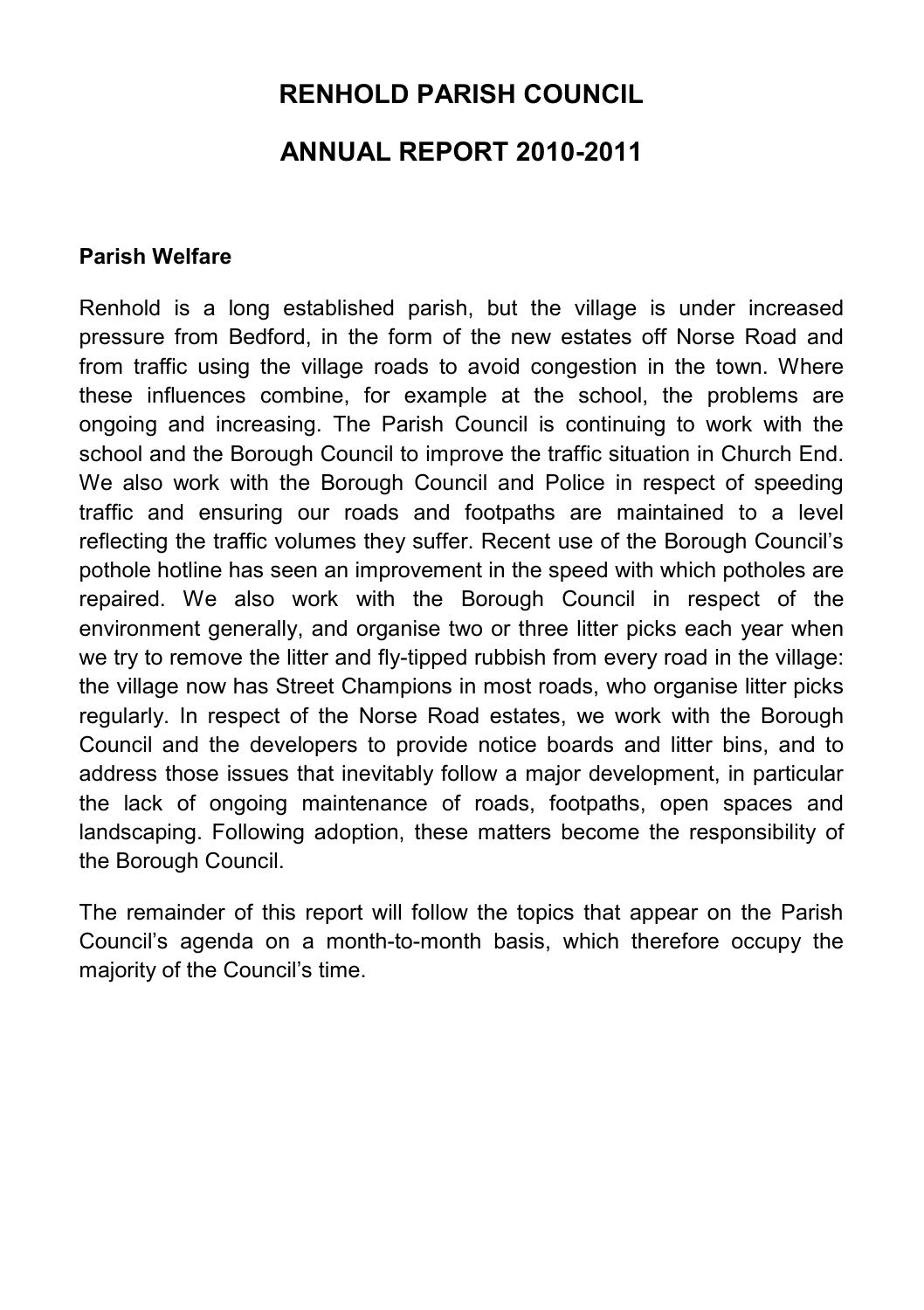## **Finance**

Day-to-day finance matters are now dealt with by the Finance Committee, chaired by Councillor Stuart Andrews. Meetings of the Committee are open to residents, and the matters dealt with there have relieved the pressure on the full Council agenda. The Parish Council's principal source of funding is the precept, which is the local charge on the Council Tax. The precept for 2010-11 was set at £18,000, a reduction of £2,000 on the previous year, and a reduction of £7,000 in total since 2008-09. The Parish Council began the year with a balance of £23,518, and ended with a balance of £28,213. The figures on the table on the next page represent the financial position of Renhold Parish Council at 31<sup>st</sup> March 2011. They show that the Council continues to operate within its budget, and give confidence to the view that a future further reduction in the precept may be possible. Looking ahead, as the budget was set, the coming year has uncertainties regarding the level of grant available from Bedford Borough Council, the possibility of services devolved from the Borough Council to the Parish Council, and the cost of the Parish Council election due on  $5<sup>th</sup>$  May 2011.

|                 | <b>BUDGET</b> | <b>ACTUAL</b> |
|-----------------|---------------|---------------|
| Good Neighbours | 314           | 152           |
| PCC Churchyard  | 418           | 418           |
| Sports Club     | 500           | 500           |
| PCC Magazine    | 1380          | 1380          |
| Parish Plan     | 500           | n             |

The Parish Council gave the following grants: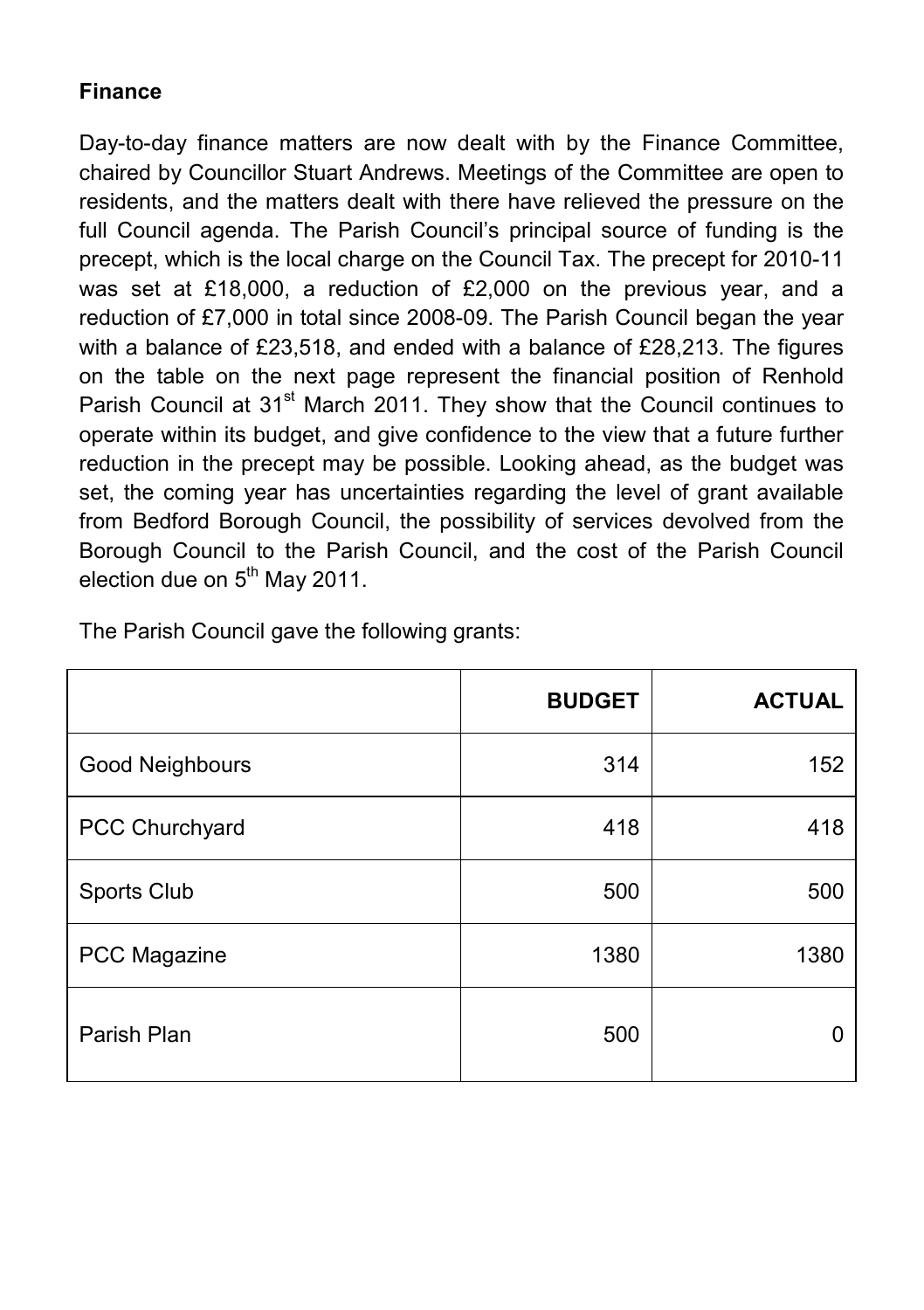## **OUTTURN 2010/11**

|                                        | $10 - 11$<br><b>BUDGET</b> | <b>EXPENDITURE</b> | <b>INCOME</b> |
|----------------------------------------|----------------------------|--------------------|---------------|
| Precept                                |                            |                    | 18000         |
| <b>Bank Interest</b>                   |                            |                    | 14            |
| <b>VAT Reclaim</b>                     |                            |                    | 446           |
| <b>Councillor Ward Funding</b>         |                            |                    | 0             |
| <b>Clerk to the Council</b>            | 6129                       | 6032               |               |
| <b>Administration Expenses</b>         | 2273                       | 1933               |               |
| Grants                                 | 3612                       | 2450               |               |
| War Memorial and Garden                | 622                        | 550                |               |
| Repairs to Property                    | 1000                       | 0                  |               |
| <b>Bus Shelter Cleaning</b>            | 210                        | 200                |               |
| <b>Grass Cutting</b>                   | 2477                       | 1822               | 1164          |
| Long Terms Funding                     | 1000                       | 0                  |               |
| Contingencies                          | 2500                       | 380                |               |
| <b>PARISH COUNCIL</b><br><b>TOTALS</b> | 19823                      | 13367              | 19624         |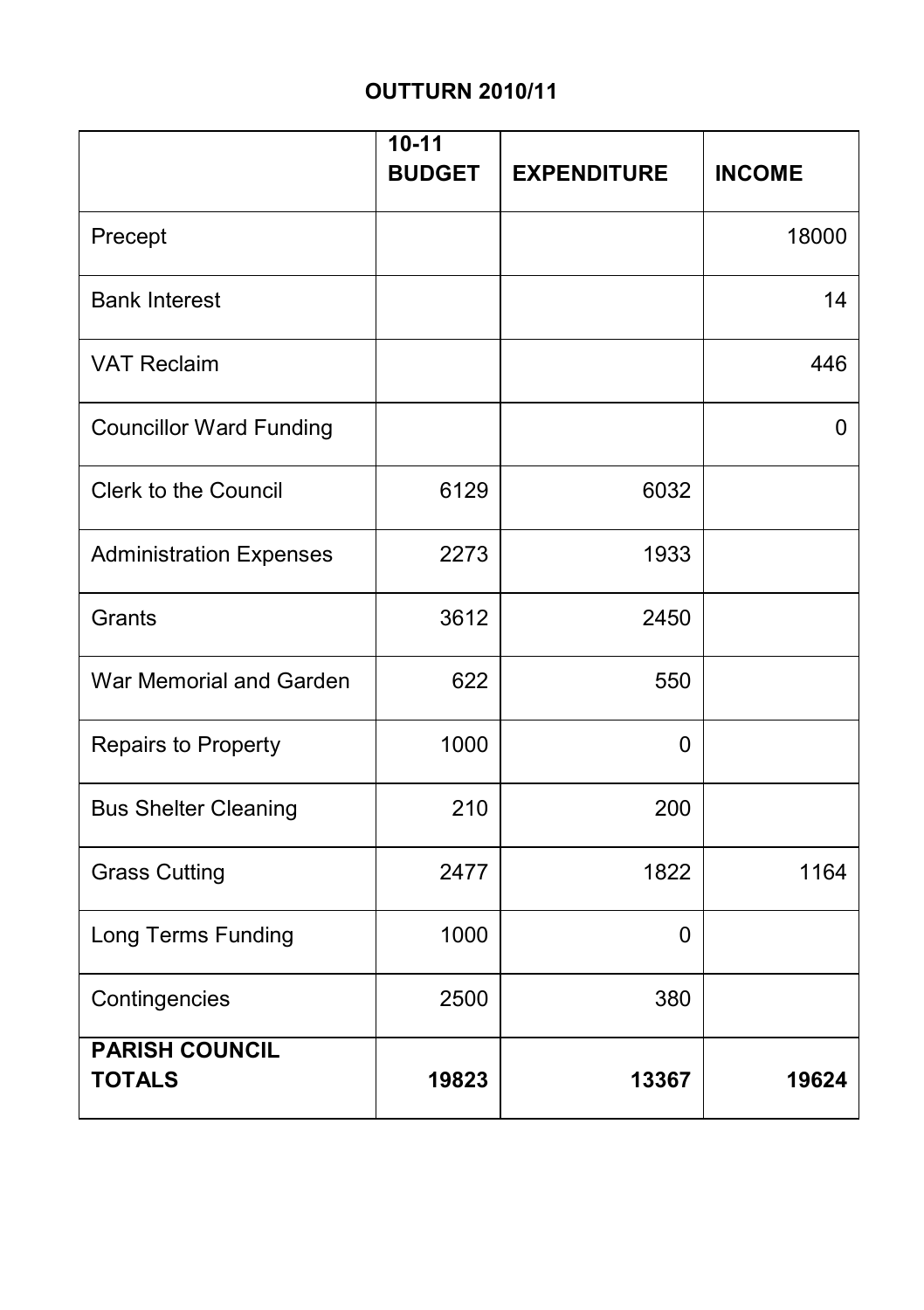## **Planning**

There has been a steady flow of householder and residential planning applications for extensions and redevelopments, totalling over 20 for the year. The Parish Council submitted comments to the Planning Infrastructure Commission in respect of the Covanta incinerator at Stewartby, concerned that effluent from the chimney might affect Renhold, which is on the first high ground downwind of the chimney. We have a good working relationship with the Borough Council's Planning Officers, but do not always see eye-to-eye on decisions; they have promised to explain where their decision is different to the Parish Council's view. Most applications are considered at the regular meetings of the Parish Council, but as necessary Councillors meet informally between meetings in order to respond by the Borough Council's deadline. On the policy side, supportive comments were submitted to Bedford Borough Council in respect of Bedford Conservation Area Management Plan and Design Framework for Public Realm Works for Bedford High Street, although expressing concern at possible issues in the latter document in respect of access to car parks in Bedford from the Renhold direction.

Community Plans are to be prepared for all parishes in Bedford, but the timetable for these appears to be slipping following experience in pilots in Brickhill and Wyboston parishes

### **Highways**

Highways matters continue to occupy a major part of Councillors' time. Congestion and inconvenience caused by parents parking outside Renhold Lower School, through traffic volumes and vehicle speeds generally, and the unacceptable use of Renhold's rural roads by HGVs appear on every Council agenda. The Highways Committee, chaired by Jim Leydon, met twice in the year, and also met with representatives of Wilden to consider a joint approach to traffic issues in the two parishes.

Measures introduced in previous years to restrict access to the village and reduce vehicle speeds do not appear to be policed, although the mobile speed camera is now in use in Renhold following the success of the SID in 2010 when over 300 speeding motorists were reported to the Police. A proposal to ban HGVs through a wide area, including Renhold, was put on hold by the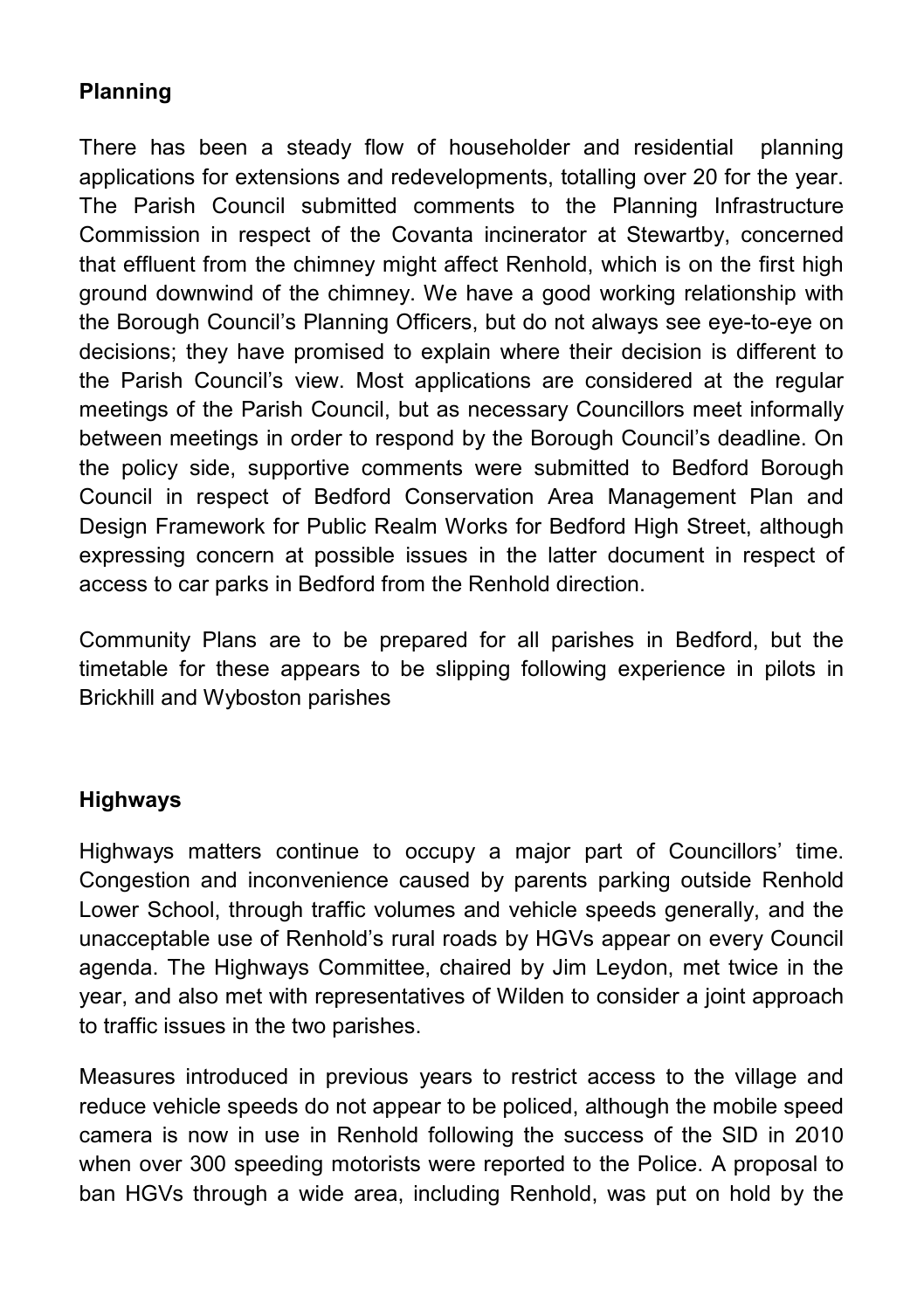Borough Council, and despite assurances from the portfolio holder,. Borough Councillor Royden, the early production of a replacement scheme, in the context of a Borough-wide freight strategy, has failed to materialise. Parish Councillors have attended meetings on production of the Borough-wide Freight Strategy, but this has not got beyond the stage of first principles and offers no immediate relief to Renhold, and the one restriction we have, the weight restriction on Hookhams Lane, is also ignored by some drivers. The Parish Council has been successful in having the TRO signage made clearer, although through traffic at peak periods is still an issue. In the context of these matters, mention should be made of Keith Herkes, who has been at the forefront of trying to quantify the problems and identify solutions.

Meetings arranged by the Parish Council with the school and the Borough Council to identify a solution to the parking problem have also not produced any realistic possibilities. On occasions the Police have had to attend to sort out traffic congestion at school opening and closing times. The Parish Council understands that this problem is a priority for the Borough Council, but even their officers cannot identify a way to resolve the matter. The Parish Council will continue to press for meetings with the hope that things can be moved forward before there is a serious accident on Church End.

In terms of the roads themselves, the flooding on Wilden Road by the Polhill Arms, reported last year, has been resolved by identifying and clearing existing drains. Elsewhere, the carriageway at Church End has had kerbs and new drainage introduced, and this will be extended to the bus shelter in 2011. This has been done to combat damage to the verge resulting from traffic trying to get passed parked cars on the opposite side of Church End. In other parts of the village many road repairs have been implemented and some kerbs have been introduced to prevent the road from collapsing into the ditch; use of the Borough Council's pothole hotline has speeded-up some of these repairs.

Councillor Gurney has undertaken a survey of all footpaths in the village, and Brickfield Road has been identified as the priority. Should funds become available from the Borough Council this may be resurfaced in 2011/12. For horse riders and pedestrians Bridleway 26 has been resurfaced and had a light-controlled crossing introduced by the Go Outdoors store, and further improvement is proposed as a part of the legal agreements with the Norse Road 3 developer.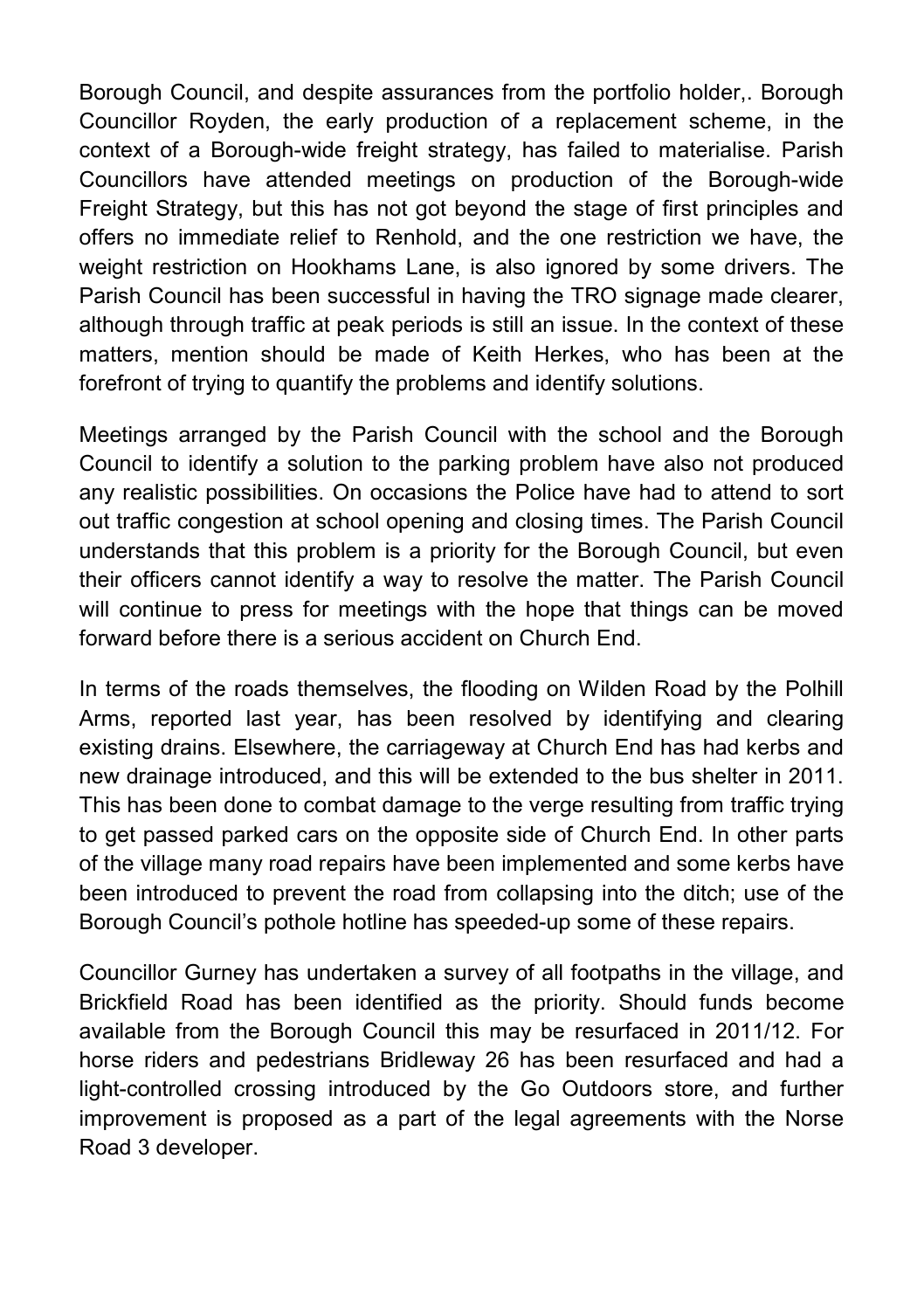#### **Government**

Following the establishment of Bedford Borough Council as a unitary authority, the Government has reviewed the wards of the new authority, to establish wards such that Councillors each represent approximately the same number of electors. The Parish Council has responded to consultations from the Borough Council to support a ward comprising Renhold and Ravensden Parishes, but in the end the Electoral Commission has included the majority of the Parish in a 2 Councillor ward, Great Barford, together with Ravensden, Great Barford, Willington and Cople. The Asgard Drive estate has been included within this ward, but The Spires estate has been placed into the adjoining Goldington Ward in Bedford. The Parish continues to have 3 wards returning 9 Councillors, 5 from the village and 2 each from the Asgard Drive and The Spires estates.

The Borough Council has not proceeded with changes to create a 2-tier education system across the Borough. The opportunity this might have brought to address the parking and traffic problems at Renhold Lower School therefore was lost, but the Parish Council will use every opportunity to identify and implement a resolution to this major issue for the parish.

The Parish Council is a regular attender at the Borough Council's Town and Parish Network meetings and the Police's Joint Action Group meetings, and the Clerk is on the Borough Council's Clerk Champions group, which provides input to the Network meetings.